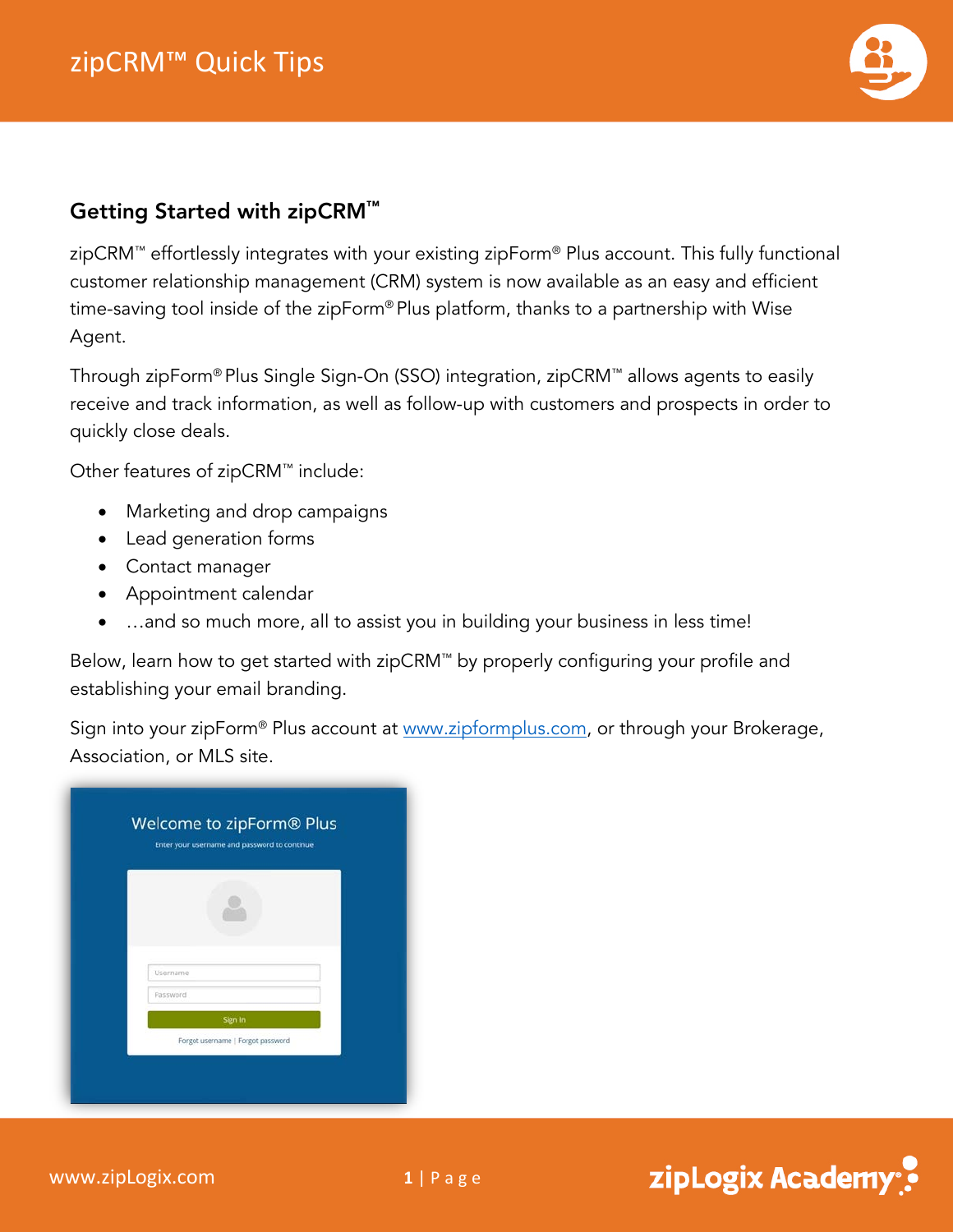

From inside your zipForm® Plus account, navigate to the upper right corner of your screen, and click the orange zipCRM™ icon to launch your FREE 30-day trial registration form.



From here, you will create your own username and password, select your state, and identify how you heard of zipCRM™. Click the check box to accept the User Agreement, then click and drag the slider icon from left to right to unlock the program.

| <b>FREE</b><br><b>CONNECT. RELATE. CLOSE.</b><br>$30 - 5i$<br>In One Integrated Platform                                                                                                                                                                   | Leverage Your Time<br><b>Automate Your Business</b> |
|------------------------------------------------------------------------------------------------------------------------------------------------------------------------------------------------------------------------------------------------------------|-----------------------------------------------------|
|                                                                                                                                                                                                                                                            | Username                                            |
| zipCRM™ fully integrates with zipForm® Plus and the entire suite of zipLogix™<br>products to complete seamless sales and marketing transactions that save time<br>and allow you to close more deals faster. Just set it up and let it go to work for       | Password                                            |
| you, sending automated emails, newsletters, tracking conversations and pulling<br>important contact information for your leads. Best of all, it's so easy to begin using.<br>Start your 30-day FREE trial now to keep your connections close and organized | -- Select State --                                  |
| every day!                                                                                                                                                                                                                                                 | How did you hear about us?                          |
| Questions?                                                                                                                                                                                                                                                 | Promo Code                                          |
| Call us - we're here to help: (480) 836-0345<br>Already have an account? Log In                                                                                                                                                                            | I accept the User Agreement                         |
|                                                                                                                                                                                                                                                            |                                                     |
|                                                                                                                                                                                                                                                            | Locked : Slide this bar if you are human.           |
|                                                                                                                                                                                                                                                            | access now                                          |
|                                                                                                                                                                                                                                                            |                                                     |

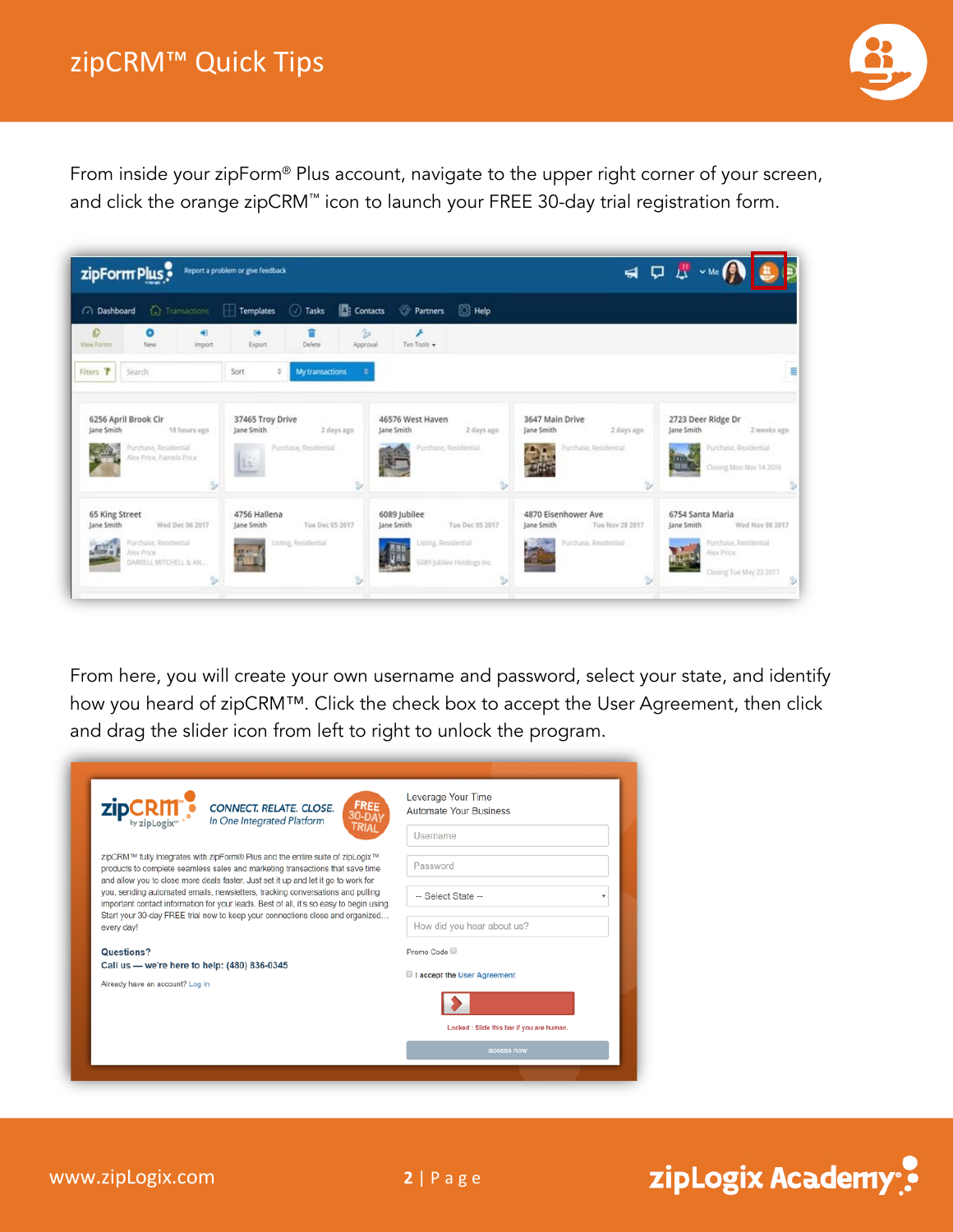

Once your account is created, you will be launched into your zipCRM™ home screen, where you will begin by setting up your Profile.

There are two ways to set up your zipCRM™ profile:

- 1. Click the Welcome icon in the upper right corner of your screen and select Profile.
- 2. Click the Fill out Profile link on the tracker.

|                                                                      |                              |                          |                                  |     | $\circledast$                            |          |                 | Welcome, Jane Smith                  |
|----------------------------------------------------------------------|------------------------------|--------------------------|----------------------------------|-----|------------------------------------------|----------|-----------------|--------------------------------------|
| Fill out profile                                                     | <b>Create email branding</b> | Add your contacts        | Send an email                    |     | Set up payment<br>17 days left in trial. |          |                 | <b>Edit Branding</b>                 |
| daily email quota 0 / 50<br><b>O</b> Recent Leads                    | Current User is All          | v Switch                 |                                  |     | Look for Contact                         | Search   | aym<br>t in tri | <b>Outside Team</b>                  |
| Tom & Jen Leads<br>$Q$ 7 days                                        | <b>0 0</b> today             | February 2018            |                                  |     | day 7 day week month print sync          |          |                 | $\rightleftarrows$ Integrations Menu |
|                                                                      | Sun<br>28                    | Mon<br>Tue<br>29         | Wed<br>30<br>31                  | Thu | Fri<br>$\overline{2}$                    | Sat<br>3 |                 | <b>Help Center</b>                   |
| Call List o PAST DUE CALLS<br>No calls to make today!                |                              |                          | Tu Bishvat/Tu<br><b>B'Shevat</b> |     |                                          |          |                 | $\triangleright$ Contact Us          |
|                                                                      |                              | 5                        | 6                                | R   | $\overline{q}$                           | 10       | for C           | Settings                             |
| January 2018<br>$\mathbf{m}$<br>$\alpha$                             |                              |                          | Thank you - Wise<br>Anent        |     |                                          |          |                 | <b>A</b> Profile                     |
| Su Mo Tu We Th Fr Sa<br>$2 \t3 \t4 \t5 \t6$<br>$31 -$                |                              |                          |                                  |     |                                          |          | <b>l</b> eek    | \$ Billing                           |
| 9 10 11 12 13<br>7<br>8                                              | 11                           | 12<br>Lincoln's Birthday | 偭<br>14<br>Ash Wednesday         | 15  | 16<br>Chinese New Year                   | 17       |                 |                                      |
| 14    15    16    17    18    19    20<br>21  22  23  24  25  26  27 |                              |                          | Valentine's Day                  |     |                                          |          | n               | <b>む</b> Logout                      |
|                                                                      |                              |                          |                                  |     |                                          |          |                 |                                      |

Either of these ways will launch you to your My Profile screen, allowing you to upload your Agent photo by clicking on the icon photo to the left.

| Profile | Billing        | Settings   | Permissions | <b>Email Branding</b>                                        | <b>Share Your Wisdom</b>     |
|---------|----------------|------------|-------------|--------------------------------------------------------------|------------------------------|
|         |                |            |             |                                                              |                              |
|         |                |            |             | ← Click on the image below or on profile fields to edit them |                              |
|         |                |            |             |                                                              |                              |
|         |                |            |             |                                                              |                              |
|         |                |            |             |                                                              |                              |
|         |                |            |             | <b>Account Information</b>                                   |                              |
|         |                |            |             | Username                                                     |                              |
|         |                |            |             |                                                              | JaneSmith01                  |
|         |                |            |             |                                                              |                              |
|         |                |            |             | Password                                                     |                              |
|         |                |            |             | First*                                                       | Jane                         |
|         |                |            |             | $Last*$                                                      | Smith                        |
|         |                |            |             | Fmail*                                                       | training@ziplogix.com        |
|         |                |            |             | Business*                                                    | (586) 709-5555               |
|         |                |            |             | Fax                                                          | <b>Your Fax Number</b>       |
|         |                | Jane Smith |             | Mobile*                                                      | $(586)$ 318-2660             |
|         | (586) 709-5555 |            |             | <b>Toll Free</b>                                             | <b>Your Toll Free Number</b> |



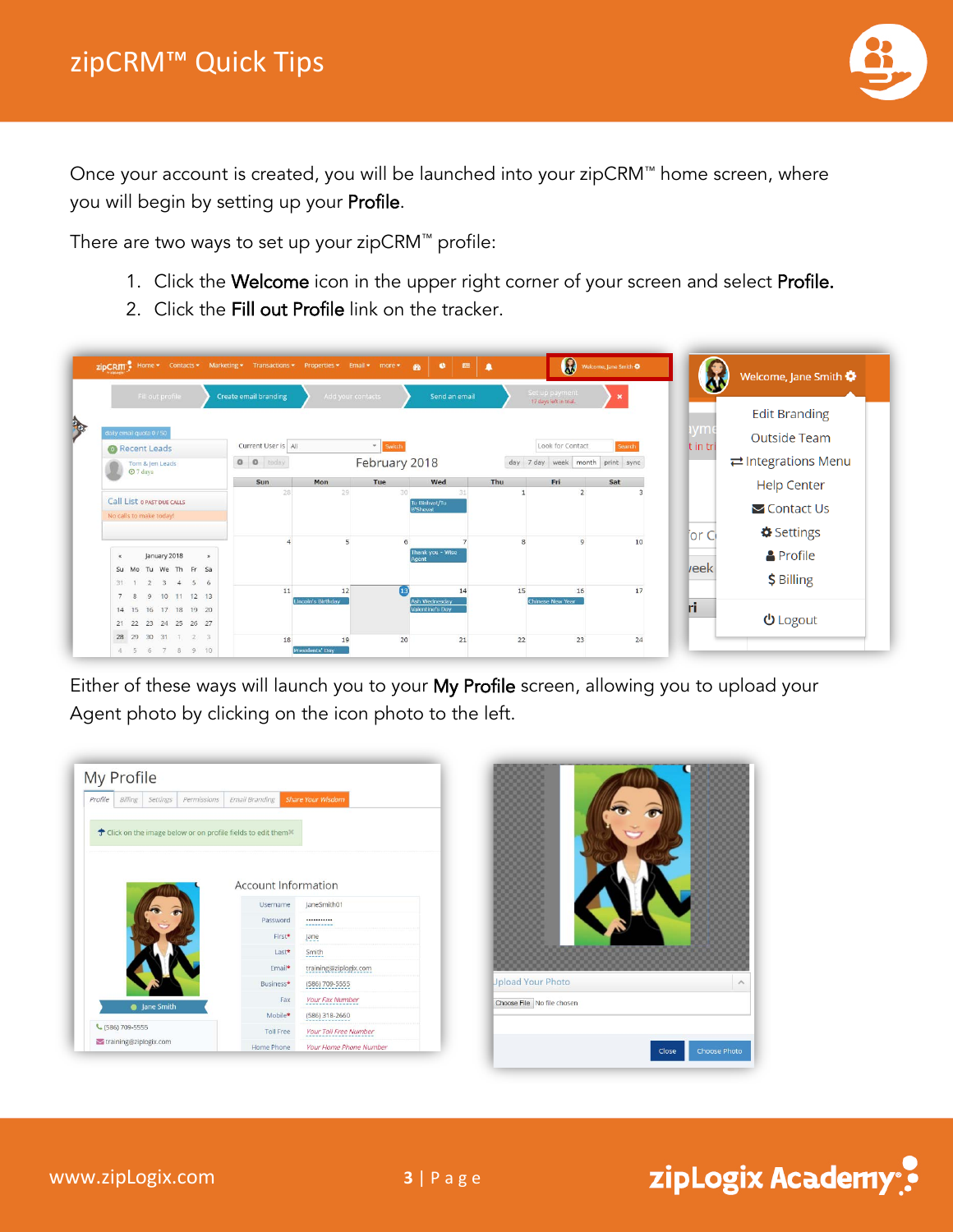

You may also wish to add your Company Logo, which can easily be done by clicking the Change Logo button and selecting your logo from the alphabetical listing provided. If your company logo is not available, simply email *help@wiseagent.com*, mention zipCRM™, and a representative will be happy to upload it for you.



Of course, it is important to fill in your information in the Account Information fields, especially those marked with a red star.

If you have team members that you would like to add to your zipCRM™ account, it is easy to upload their photos, as well as input their information in the fields provided.

| <b>Usemame</b>   | JaneSmith01            | Designation    | <b>Your Designation</b> |
|------------------|------------------------|----------------|-------------------------|
| Password         |                        | Company*       | Selling Homes 4 U       |
| First*           | Jane                   | Slogan         | <b>Your Slogan</b>      |
| $Last*$          | Smith                  | Company ID     | Your Company ID         |
| Email*           | training@ziplogix.com  | <b>NRDS ID</b> | Your NRDS ID            |
| Business*        | (586) 709-5555         | Address*       | 18070 15 Mile           |
| Fax              | Your Fax Number        | City*          | Fraser                  |
| Mobile*          | (586) 318-2660         | State*         | State                   |
| <b>Toll Free</b> | Your Toll Free Number  | Zip Code       | 48026                   |
| Home Phone       | Your Home Phone Number | Country        | Country                 |
| Cell Email       | Your Cell Email        | Time Zone      | Eastern Standard Time   |
| Job Title        | Real Estate Agent      | <b>DST</b>     | <b>No</b><br>---        |
| Website          | Your Website Address   |                |                         |

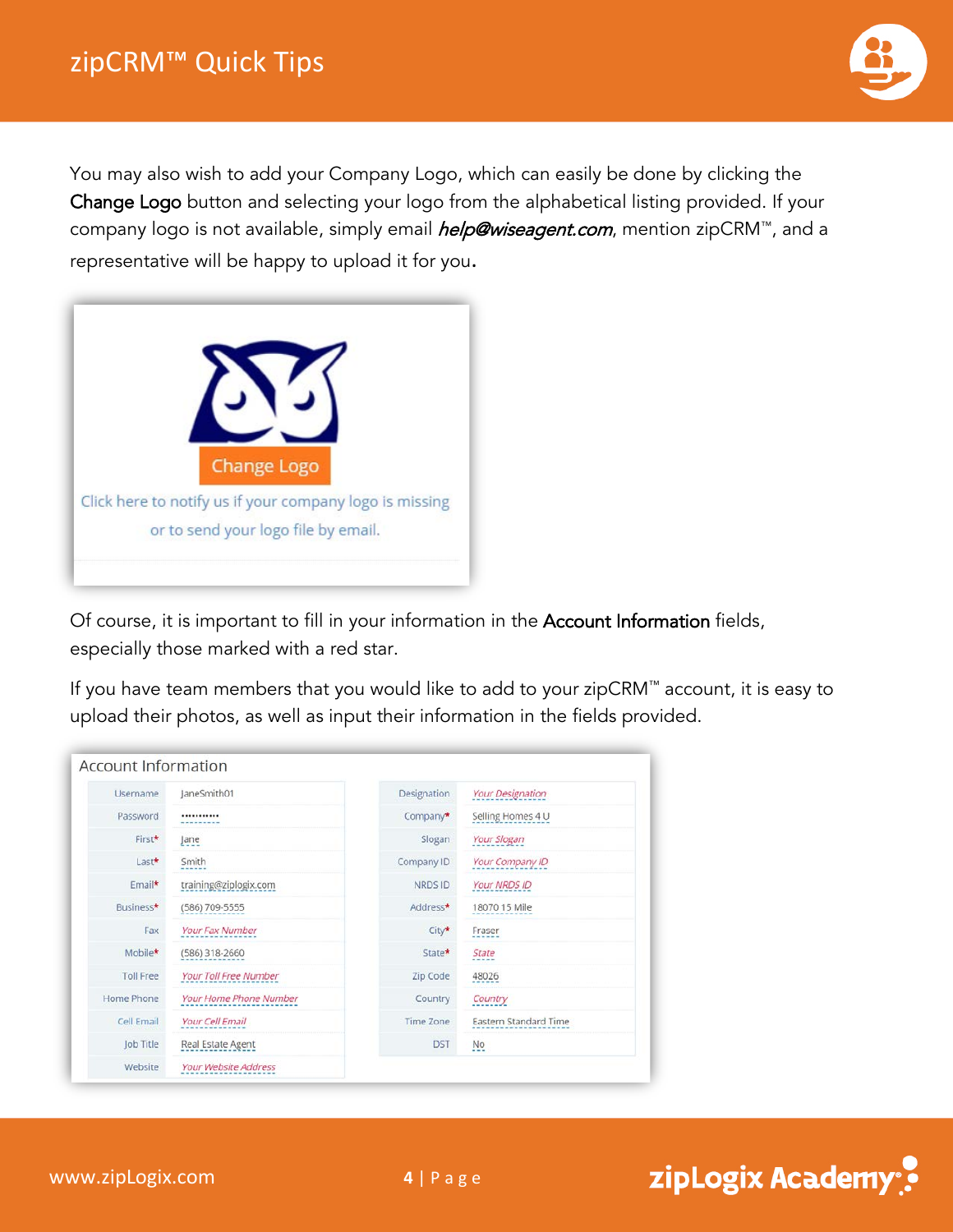

Next, you may set up your email branding. This is important for sending out email correspondences to your clients which include your identifying brand.

There are three ways to access the Edit Branding screen:

- 1. Click the Create Email Branding link on the tracker.
- 2. Click the Edit Branding button under My Profile.
- 3. Select Edit Branding from the Welcome Menu in the upper right corner.

| ly Profile<br>rofile<br>Billing<br><b>Share Your Wisdom</b><br>Settings<br>Permissions<br>Email Branding<br><sup>*</sup> Click on the image below or on profile fields to edit them <sup>x</sup> | Fill out profile |  | Create email branding | Add your contacts | Send an email | Set up payme<br>17 days left in tri | <b>Edit Branding</b><br>Outside Team<br>$\rightleftarrows$ Integrations Menu |
|--------------------------------------------------------------------------------------------------------------------------------------------------------------------------------------------------|------------------|--|-----------------------|-------------------|---------------|-------------------------------------|------------------------------------------------------------------------------|
|                                                                                                                                                                                                  |                  |  |                       |                   |               |                                     | <b>Help Center</b><br>Contact Us<br>Settings                                 |
|                                                                                                                                                                                                  |                  |  |                       |                   |               |                                     | & Profile<br>\$ Billing                                                      |
|                                                                                                                                                                                                  |                  |  |                       |                   |               |                                     | <b>U</b> Logout                                                              |

Using any of the three, above options will direct you to a new area where you may choose a nice zipCRM™ Template by clicking the zipCRM™ Templates button.

| Profile       | Billing               | Settings                | Permissions                     | <b>Share Your Wisdom</b><br><b>Email Branding</b>                                                                                                     |
|---------------|-----------------------|-------------------------|---------------------------------|-------------------------------------------------------------------------------------------------------------------------------------------------------|
|               |                       |                         | Inside Team                     | Jane Smith<br>÷                                                                                                                                       |
|               |                       |                         | Select a Branding               | Jane's Template (Default)<br>۰                                                                                                                        |
|               |                       |                         | <b>Template Name</b>            | Jane's Template                                                                                                                                       |
|               |                       |                         | Sender's Name                   | lane Smith                                                                                                                                            |
|               |                       |                         | Sender's Email                  | training@zipForm.com                                                                                                                                  |
|               |                       |                         | Make this my default branding @ |                                                                                                                                                       |
|               | zipCRM Templates      |                         | <b>Insert Placeholder</b>       | <b>Download Source</b><br>Images                                                                                                                      |
| в             | U<br>$\boldsymbol{I}$ | $\mathbf{s}$<br>$I_{x}$ | $\mathbf{a}$<br>$A -$           | 田 一<br>$\odot$<br>$\Omega = \frac{1}{2}$<br><b>卡 99 58</b><br>10 10 10<br><b>E</b> 量<br>间<br>[P]<br>$\overline{\mathbf{L}}$<br>$\equiv$ $\equiv$<br>œ |
| <b>Styles</b> | $\star$               | Format                  | Font<br>$\star$                 | 偏<br>匾<br>$12 - 22$<br>Source<br>眵-<br>$Size -$<br>$\cdot$                                                                                            |